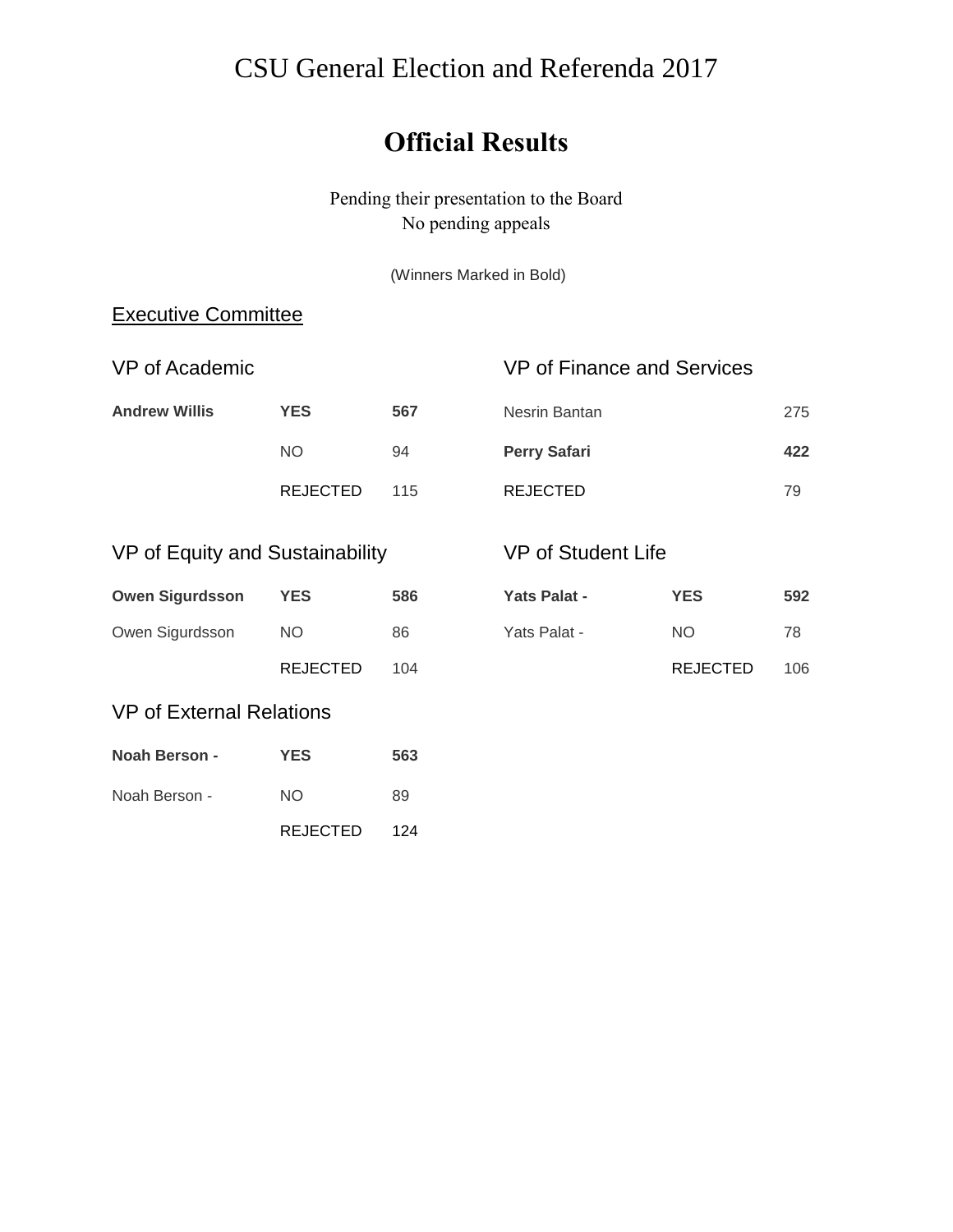## **Collectives**

| <b>Accessibility Justice Coordinator</b> |                                                                               |  |  |
|------------------------------------------|-------------------------------------------------------------------------------|--|--|
| <b>YES</b>                               | 468                                                                           |  |  |
| NO.                                      | 29                                                                            |  |  |
|                                          |                                                                               |  |  |
| <b>First Nations Students Liaison</b>    |                                                                               |  |  |
| <b>YES</b>                               | 453                                                                           |  |  |
| <b>NO</b>                                | 96                                                                            |  |  |
|                                          | 162                                                                           |  |  |
| <b>International Students Liaison</b>    |                                                                               |  |  |
|                                          | 140                                                                           |  |  |
| NO                                       | 15                                                                            |  |  |
| REJECTED                                 | 9                                                                             |  |  |
|                                          | <b>Andrew Dillman -</b><br>REJECTED 214<br>REJECTED<br>Feras Bingursain - YES |  |  |

| Queer Students Liaison            |          |     |
|-----------------------------------|----------|-----|
| Kaschelle Thiessen - YES          |          | 486 |
| Kaschelle Thiessen -              | NO.      | 82  |
|                                   | REJECTED | 143 |
| <b>Students of Colour Liaison</b> |          |     |
| Ramneet Kang -                    |          | 134 |
| Divya Nanray -                    |          | 269 |
| Alykhan -                         |          | 149 |
| REJECTED-                         |          | 159 |
| Women Students Liaison            |          |     |
| Brigit Forssman -                 |          | 169 |
| Anahita Hooman -                  |          | 178 |
| Katie Japaridze -                 |          | 228 |
| REJECTED -                        |          | 136 |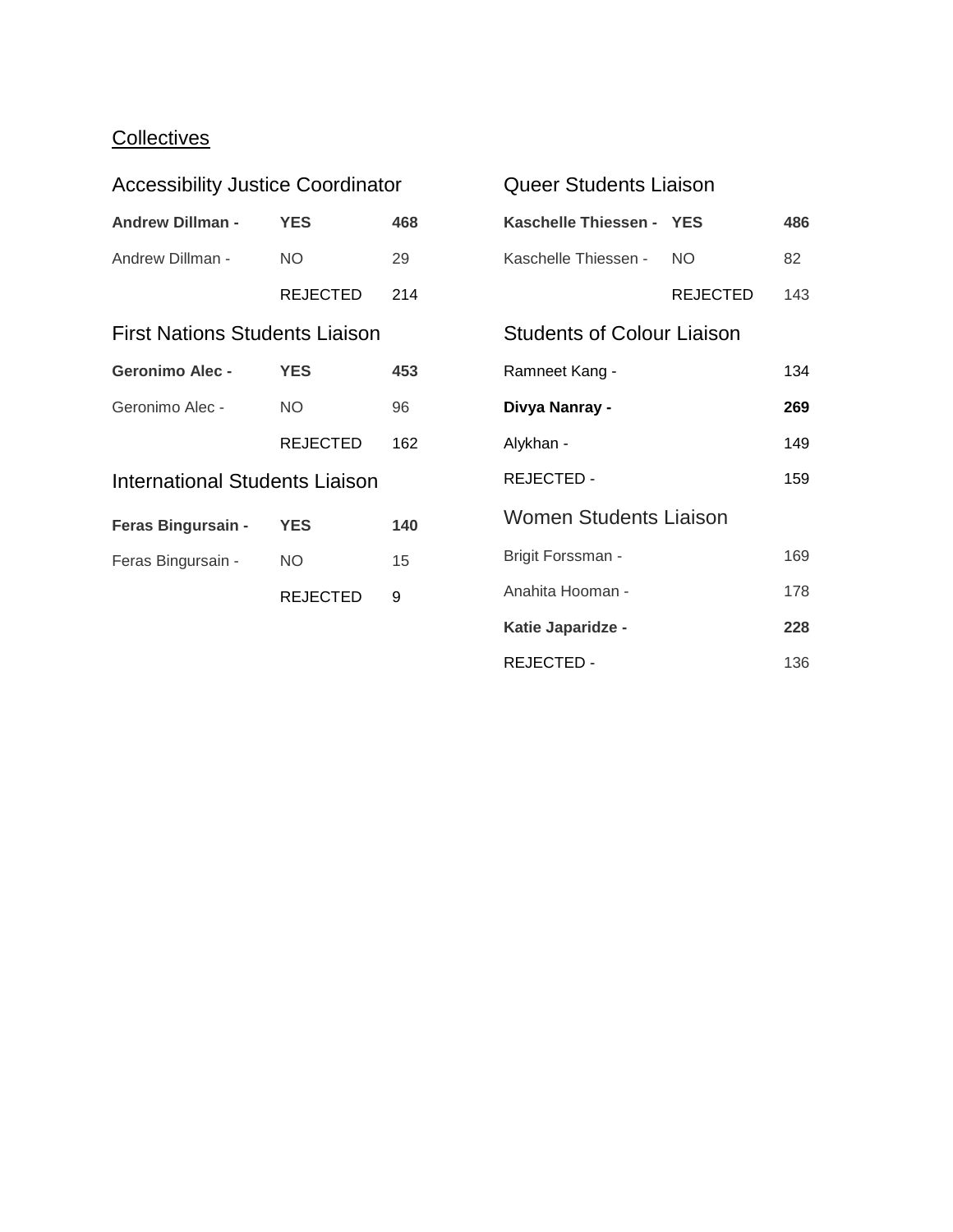## Faculty Representatives

| <b>Arts and Sciences</b>                 |          | Education, Health and Human         |                |
|------------------------------------------|----------|-------------------------------------|----------------|
| Johnston Chan -                          | 64       | Development                         |                |
| <b>Madeleine Fyffe -</b>                 | 80       | No Candidate Nominated              |                |
| <b>Christina Schulz -</b>                | 110      | Fine and Applied Arts               |                |
| <b>REJECTED -</b>                        | $\Omega$ | Sofia Avelino -                     | 75             |
| <b>Business and Professional Studies</b> |          | <b>Abbey Doucet -</b>               | 96             |
| Felix Cheung -                           | 121      | Megan MacAulay -                    | 63             |
| <b>Nicole Cousin -</b>                   | 148      | REJECTED -                          | 1              |
| Adam Daher -                             | 51       | <b>Global and Community Studies</b> |                |
| Thomas Leung -                           | 40       | Jennifer Frizzley -                 | 44             |
| Karim Moodad -                           | 97       | Anna Rempel -                       | 70             |
| <b>Camila Stankevicius - 129</b>         |          | <b>Carmina Tioseco -</b>            | 50             |
| Adrian Vlasic -                          | 36       | REJECTED -                          | $\overline{4}$ |
| <b>REJECTED -</b>                        | 0        |                                     |                |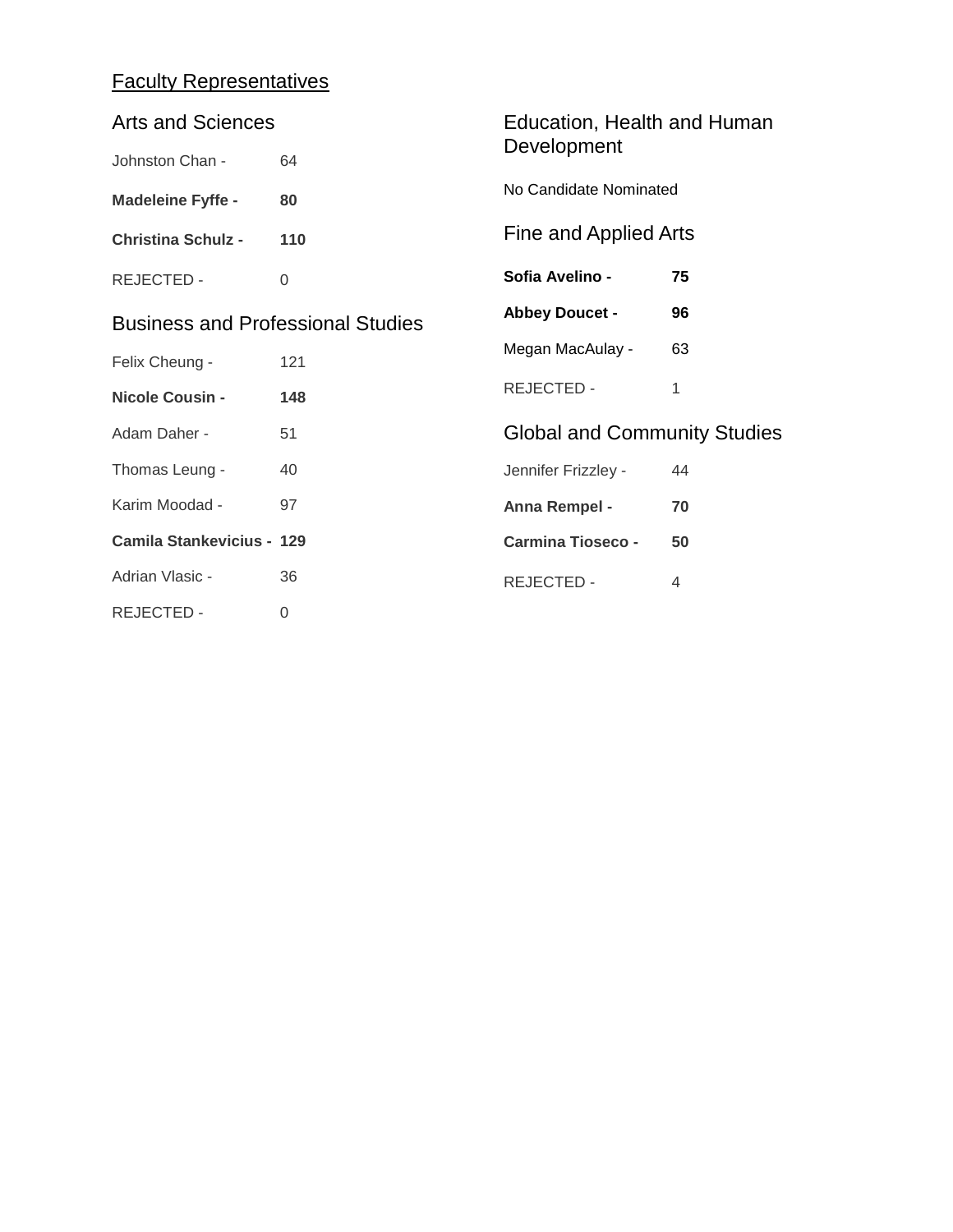## Regional Campus Representatives

## Squamish

No Candidate Nominated

### Sunshine Coast

No Candidate Nominated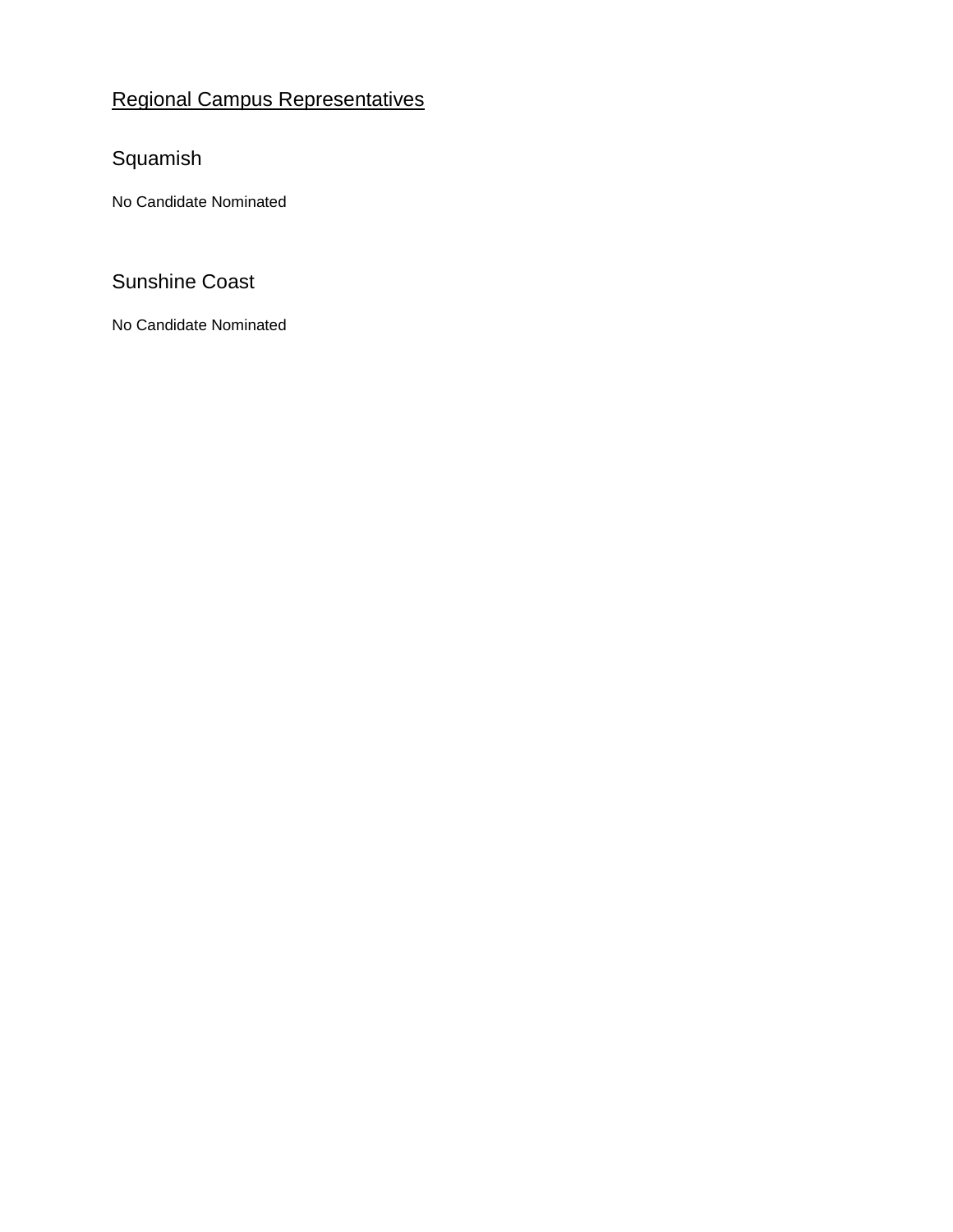## **Referenda**

| <b>Student Union Building Fee</b> |     | <b>External Advocacy Fee</b>   |     |
|-----------------------------------|-----|--------------------------------|-----|
| <b>YES</b>                        | 538 | <b>YES</b>                     | 450 |
| NO                                | 240 | NO                             | 350 |
| <b>REJECTED</b>                   | 79  | <b>REJECTED</b>                | 57  |
| <b>Clubs and Events Fee</b>       |     | Recreation and Intramurals Fee |     |
|                                   |     |                                |     |
| <b>YES</b>                        | 570 | <b>YES</b>                     | 536 |
| NO                                | 246 | NO                             | 273 |
| <b>REJECTED</b>                   | 41  | <b>REJECTED</b>                | 48  |

 $\mathcal{L}_\mathcal{L} = \mathcal{L}_\mathcal{L} = \mathcal{L}_\mathcal{L} = \mathcal{L}_\mathcal{L} = \mathcal{L}_\mathcal{L} = \mathcal{L}_\mathcal{L} = \mathcal{L}_\mathcal{L} = \mathcal{L}_\mathcal{L} = \mathcal{L}_\mathcal{L} = \mathcal{L}_\mathcal{L} = \mathcal{L}_\mathcal{L} = \mathcal{L}_\mathcal{L} = \mathcal{L}_\mathcal{L} = \mathcal{L}_\mathcal{L} = \mathcal{L}_\mathcal{L} = \mathcal{L}_\mathcal{L} = \mathcal{L}_\mathcal{L}$ 

### Consumer Price Index

| YES      | 446 |
|----------|-----|
| NΟ       | 373 |
| REJECTED | 38  |

## Capilano Courier Publishing Society Fee

| <b>YES</b>      | 400 |
|-----------------|-----|
| <b>NO</b>       | 421 |
| <b>REJECTED</b> | 47  |

\*\*\* NOTE\*\*\* Rejected ballots include blank ballots cast.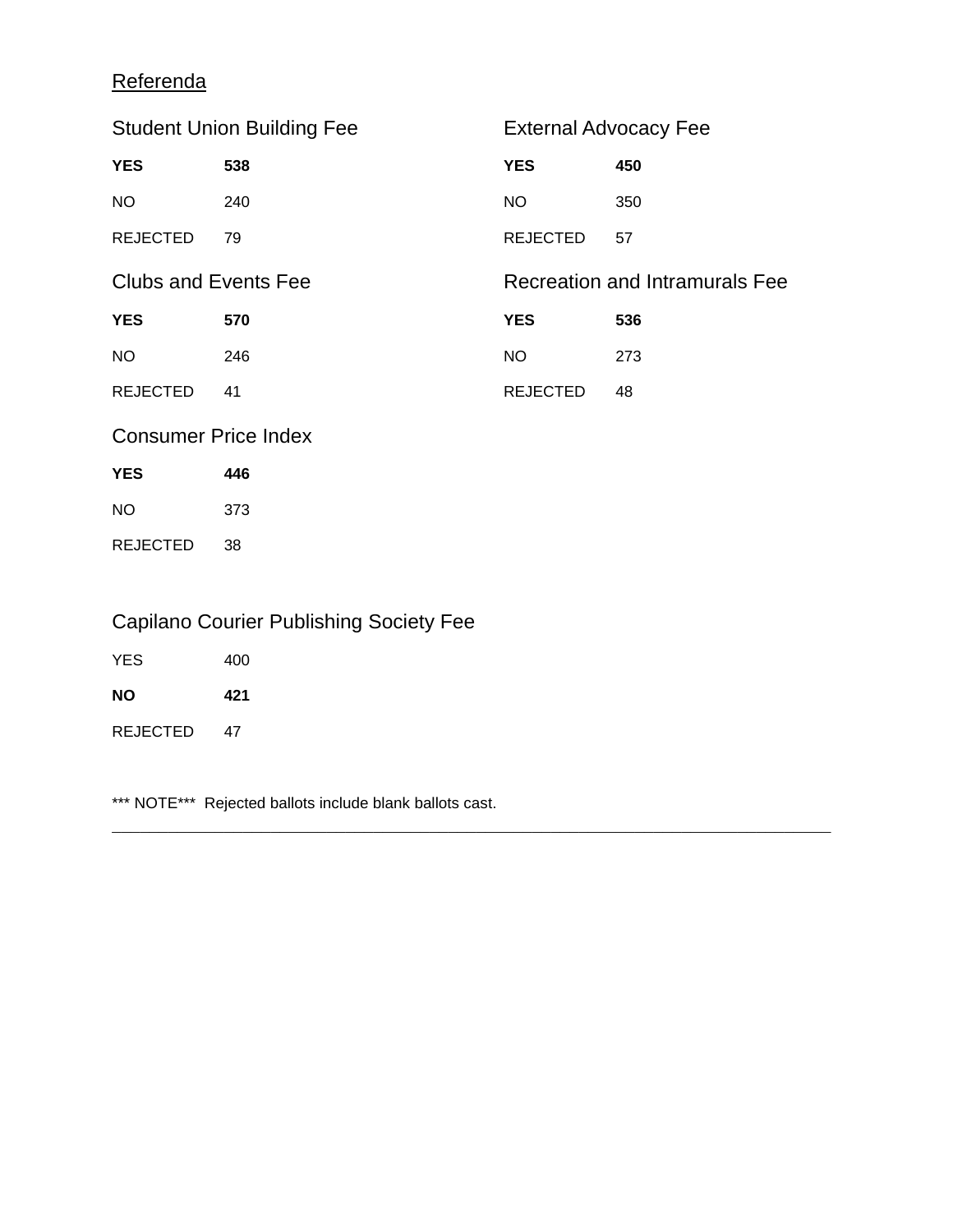### **Chief Returning Officers Final Report**

#### **2017 CSU General Election and Referenda**

The 2017 CSU elections and referenda were a general success. The elections and referenda can be highlighted by a turnout not seen in years with a total of 886 voters registered. As well, nearly all positions open had candidates that were nominated to run for them and a number of positions were contested, most notably the seven candidates that sought the two positions available for the Business and Professional Studies Representative positions. Much of the success of the election is a result of the efforts of the candidates themselves, incumbent board members, as well as the CSU staff members. Furthermore, the referenda that the CSU and Capilano Courier put forward were likely also a draw for students to vote and campaigning with regard to the referenda certainly increased turnout. The following pages provide a general overview of the electoral process and include some recommendations moving forward, many of which remain from the 2016 election cycle.

It was again a real pleasure and honour to work with the Capilano University community, the CSU and all of its staff and members. Should you have any questions regarding the following commentary, please don't hesitate to contact me at anytime for further discussion.

A total of 886 students voted, made up of 383 Business and Professional Studies students, 184 Arts and Science students, 180, Fine and Applied Arts Students, 116 Global and Community Studies students and 23 Education, Health and Human Development Students

#### Rules and procedures

While the rules and procedures governing the CSU elections are generally conducive to the conduct of fair elections, a number of clarifications and amendments are in order to further smooth the process, improve clarity and minimize potential disputes. It would be advisable to expand on the rule prohibiting "the distribution of food and drink" to encompass a wider array of "gifts". Amending the rule to prohibit "treating" would remove any doubt and alleviate any concern about all "gifts" a candidate may wish to provide prospective voters during the campaign, not just food and drink.

Treating: "A person is guilty of treating if either before, during or after an election they directly or indirectly give or provide any food, drink, entertainment or provision to corruptly influence any voter to vote or refrain from voting. Treating requires a corrupt intent – it does not apply to ordinary hospitality."

Additions to the rules stating that candidates may campaign by posting messages within CSU email groups or Facebook or other social media pages would provide greater clarity to candidates. Furthermore, should there be any desired limitations on this of any kind, such consideration would be welcome as well.

Consideration should be given to adding a regulation on how candidates may withdraw from the elections. A potential recommendation could allow candidate withdrawals at any time prior to election day. If ballots are not already printed, the candidates name would simply be removed from the ballot, while if the ballots are already printed, the rule could state that all votes cast for that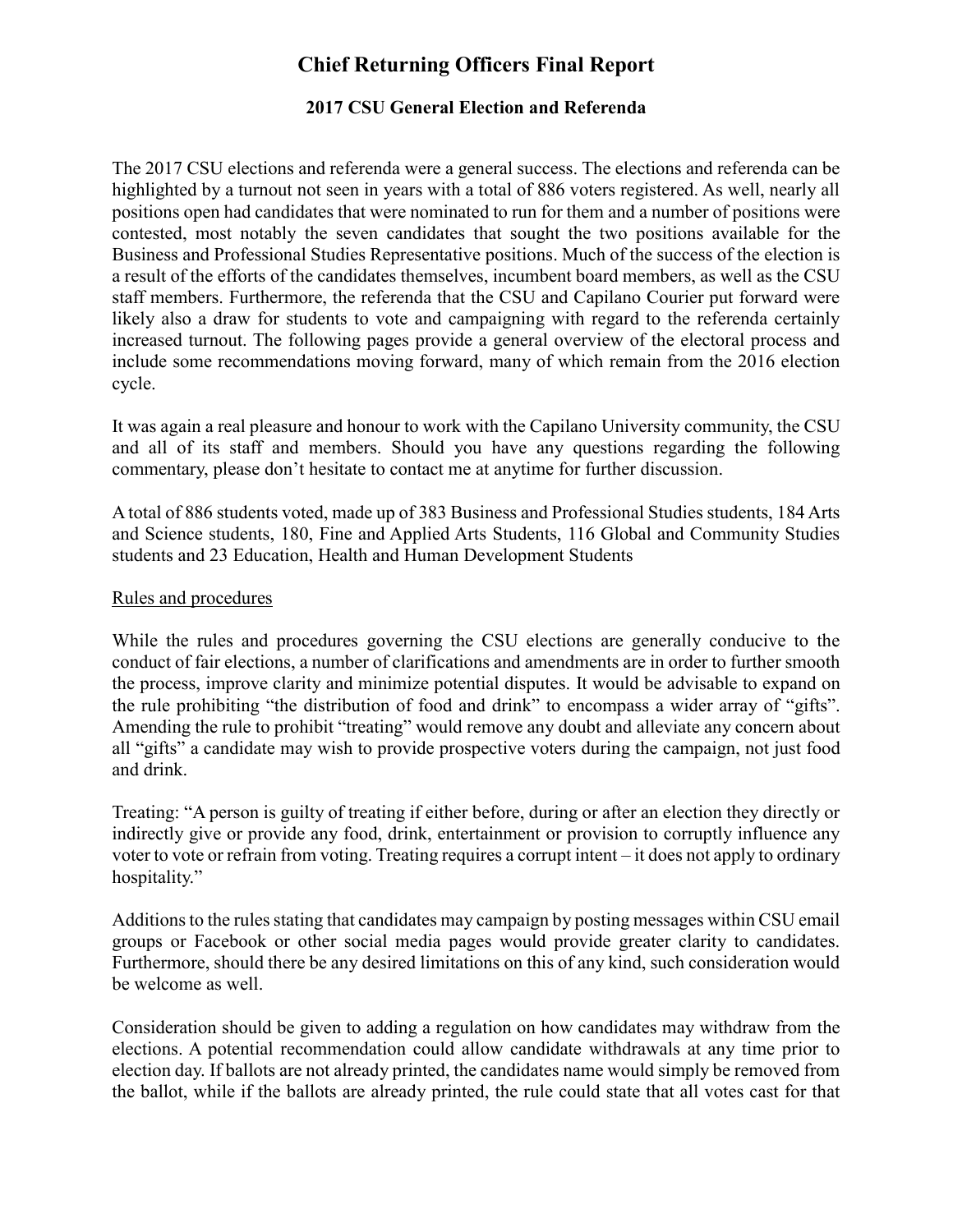candidate would simply not be counted and posters advising voters that a candidate had withdrawn could be made available.

A number of bylaws to procedures reference one another, however many references don't connect between the two, diminishing clarity and requiring some guessing on the part of the election administrator. An example includes Section XVI of the Procedures, Article 3, Para 7(viii) on page 67 "Qualifications for Office and Limits on Use of Society Resources" which refers to bylaw article  $7(11)$ , but likely should be  $7(14)$ .

As well, any reference to appeals in the procedures should reference that appeals are made to the appeals committee, as per the bylaws, not the CRO.

Bylaw VII(2) states that a candidate elected into a vacant position shall take office upon ratification at the next board meeting. In some cases, such as business and professional studies, we have one vacancy – but two successful candidates were elected. If there are two successful candidates and one vacant position, a formula for allotting that position should be codified, such as allocating such a position by lottery between the two successful candidates.

#### Referenda

A series of referenda questions were posed to the CSU membership this year and as such, my first experience with referenda at the CSU. Carrying this out was entirely manageable, however, some thought should go into refining the rules to distinguish differences in conducting referenda versus an election, as they are distinct. This would allow for more practical implementation of referendum rules that naturally differ, especially from a campaign perspective.

It would be wise to explicitly add to the procedures that when the CSU is authorized to take a position in a referendum, they may use CSU logos and slogans, as distinct from candidates.

#### Voter Register (Member List)

It must be noted that the cooperation with the Capilano Registrars office was very good and member lists were provided in a timely manner. Unfortunately, the Registrar's office was not able to link each student to their faculty this round, as they had done last year. We will endeavour to have them do so in the future. Nevertheless, they did note students registered as international students so we could comply with the amended bylaw providing that only international students could vote for the International Student Liaison.

#### Nominations

The nominations process ran reasonably smoothly, with all candidates fulfilling their nomination requirements. As suggested previously, in order to simplify the process for prospective candidates and the CRO, the nomination forms should be simplified so errors commonly made by prospective candidates are minimized. Such changes would be easy to implement, including altering the areas required to be filled in so it is immensely clear what must be completed, rather than the current slightly confusing table format. This is especially required for the "Personal Information Release Form" at the back of the package. For the first time, the optional "Candidate Statement" submission deadline was the same as the rest of the nomination package. Many candidates did not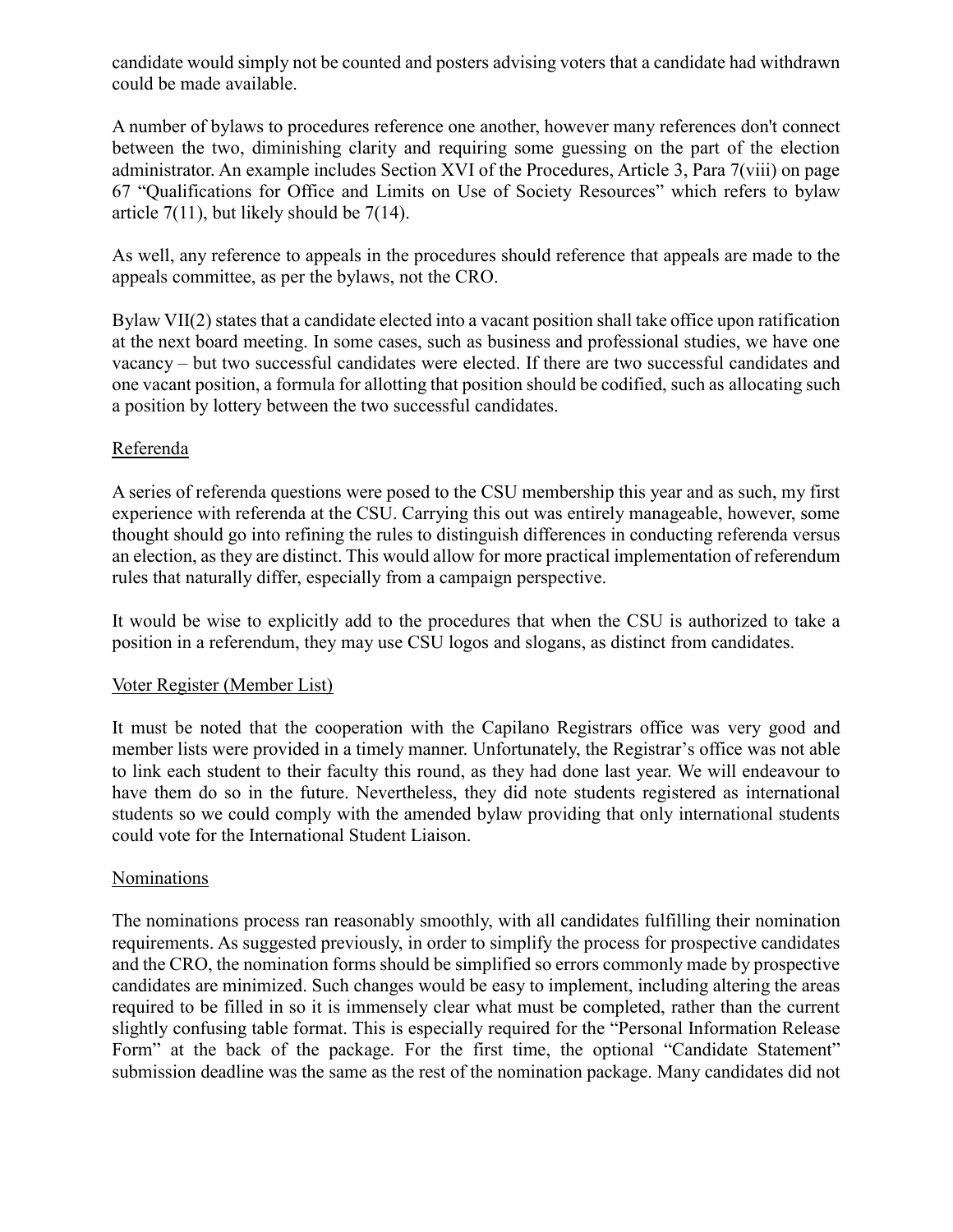realize this deadline and as such, only a few candidates submitted candidate statements. Efforts should be made to highlight the candidate statement submission process to increase submissions.

Candidate recruitment was again a relative success. I remain a believer that incumbent board members are in the best position to seek out potential new candidates and these efforts should continue in the future, including specific efforts in attempting to engage students at the Sunshine Coast Campus and the Faculty of Education, Health and Human Development. The board should be attracting potential new board members, not just before an election, but also throughout the year, simply planting the idea with other members and following up with them just prior to nominations opening.

This year, two candidates, for security reasons, made requests to have their name listed on the ballot without their last name. Article 7 in Democratic Events requires the candidates last name appear on the ballot, while more flexibility is provided regarding their given name/s. This should be resolved as soon as possible and some flexibility should be sought. Other students also requested basic use of a shortened form of their first names which I too consider reasonable. If a requested name has a connection to the member's real name, it should be sufficient. However, safeguards to ensure a candidate doesn't use an offensive name or other oddities may be sought.

A pre-check deadline has been used in the past and is an effective way of getting candidates to submit nomination packages early to ensure their packages meet the required criteria to be nominated allowing time for any corrections. Due to staffing issues, the pre-check deadline was not really implementable this year. Pre-checks should be used in the future, or to capture more students and allow for more flexibility, the CSU could consider providing a submission deadline for all and allowing a few days for all prospective candidates to resolve any errors or omissions found by the CRO.

Again, if the nomination process could be altered to be completed by students entirely online, it would greatly reduce difficulty in reading and "interpreting" written packages. While this is not a priority, it could be added to a wish list.

#### Candidate Orientation Meeting

The Candidate Orientation meeting is an excellent opportunity for candidates to meet the CRO and learn about the important process they are embarking on. It is also helpful for the CRO to meet the candidates. However, as noted previously, it is extremely difficult for all candidates to be available for one such meeting. The current rules state that candidates cannot begin their campaign until they complete such a meeting with the CRO. Rather than require subsequent in person meetings, I organized several online video meetings for candidates unable to meet with me at the initial Candidate Orientation meeting. This reduced inconvenience on both the CRO and students and worked relatively well.

To encourage students to make an effort to attend the actual Candidate Orientation meeting, some incentives should be noted, including the fact that their campaign cannot begin until this meeting is complete and that the ballot lottery, determining the order of the ballots, takes place at the Candidate Orientation meeting.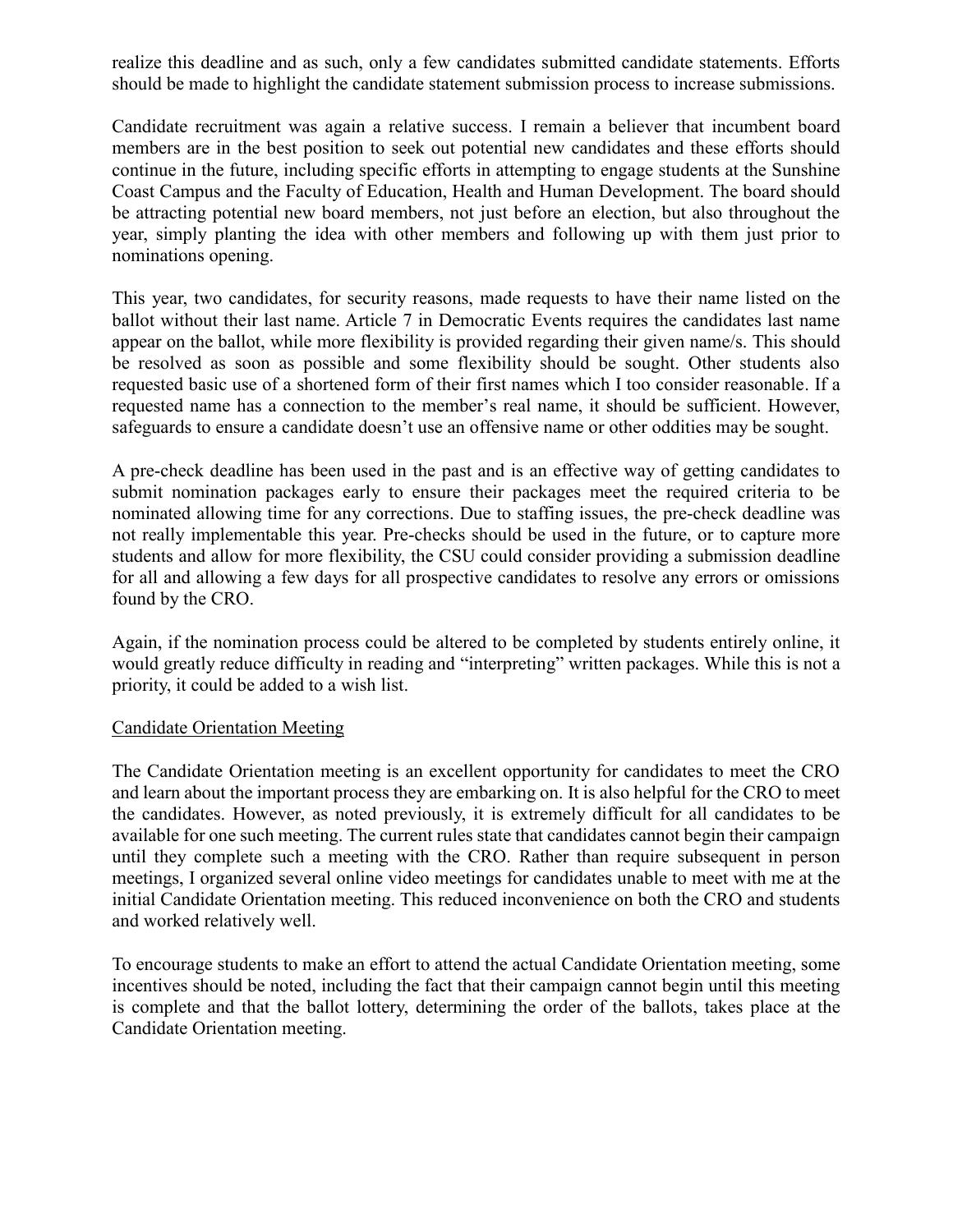Consideration could be made to making the candidate orientation meeting non-mandatory and allowing the candidates to choose whether this is something they require or not. They would still be responsible to follow all stated rules.

#### Advertising

A good amount of advertising was provided regarding this electoral process and certainly election days were further highlighted by the effective campaign of candidates and referendum campaigners. For the 2016 election, many of the most important preparations for the election were determined well in advance of the election, providing the ability to include the dates and locations of electoral events which were noted in the printed CSU student handbook & day planner. It would be ideal if such planning could take place in the future and other elements of the advertising process could be laid out well in advance as well.

#### All Candidates Forum

An all candidates forum is a great opportunity for candidates to speak to members, but also for members to learn about the candidates. For such forums to be effective, getting greater participation from both candidates and members is essential. Greater advertising may be effective in drawing more people to such events. However, exploration of including the political science department and/or media department into formulating questions for the various positions at the all candidates forum may increase attention for the event. Other consideration could include participation from the Capilano Courier. Greater awareness of the election overall is always positive and uploading video of the all candidates forum would be positive. The candidate forum should be scheduled to being at 11:30 am on Tuesdays and Thursdays to ensure maximum participation of students during the mandated lunch break.

#### Polling

The polling process was held over 3 days at the North Vancouver campus and a travelling poll was provided for the Sunshine Coast campus. Each campus was provided with sufficient time for voters to reasonably cast their ballots. Staff for the polling stations were hired independently, providing a much-needed separation between the CSU and the administration of the polls. This further insulated the CSU from any conflict of interest. This should be replicated in the future.

We increased polling staff significantly from 2016, which suited the level of participation quite well. Given the number of ballots provided to members, we also added 5 more voting screens (previously only used one) at the North Vancouver campus in attempt to eliminate any waiting time to voting in secrecy. Even more screens may be used in the future. However, to provide greater flexibility, cardboard supplies should be sought from Elections Canada, as these can be set up as needed and kept between elections for repeat use. Ballot boxes should also be sourced from Elections Canada as they are far less cumbersome than heavy wooden boxes with locks and keys.

The identification required to register to vote is not included in the CSU procedures manual. While this was not an issue for this election, it would be advisable to explicitly state what identification is required to receive a ballot.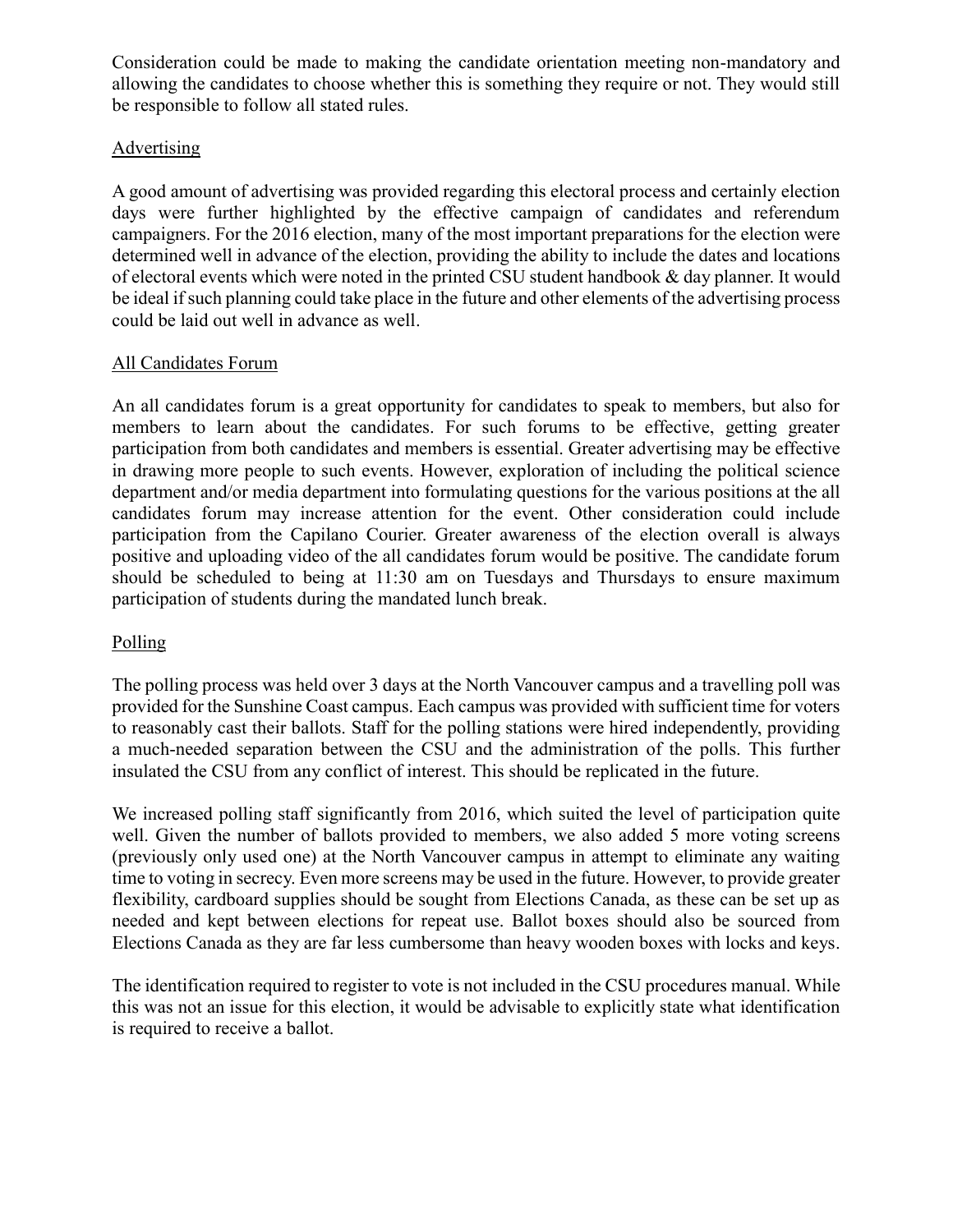A request was made for voting from overseas. While it is likely a very small number of students would find themselves in such a situation, adding such a service is something the CSU could consider if it were interested.

#### Ballot

This years set of ballots removed elements that potentially compromised the secrecy of the vote in previous elections and I believe made selection this year more intuitive. The removed features were the serial numbers on ballots as well as having been double sided in the past. In future election, consideration to the type of paper used should be made in order to facilitate the ease of providing single ballots to members upon registration, as well as for counting purposes (eg. A rougher stock).

Printing of the ballot was completed by CSU staff, as has been traditionally done. I would recommend, again to remove any potential concerns regarding conflict of interest or improprieties, that the design and printing of ballots be given entirely to the CRO to handle.

#### Voter Turnout

While the election administration can do its utmost to provide various advertising for the elections, the primary vehicle to greater turnout is the candidates making an effort to create excitement and encourage students to come out and vote. This message was passed on to the candidates at various stages and the candidate efforts, along with campaigning for the referendum were a substantial reason for the relatively high turnout.

While voter turnout was positive on the North Vancouver campus, more attention should be paid to when voting shall take place at the Sunshine Coast Campus to ensure easier participation for students at that campus. No ballots were cast at the Sunshine Coast campus this year.

#### Complaints and Appeals

One official complaint was filed during the 2017 electoral process and an official decision was written up and posted on the CSU website, as per requirements. Given the time sensitive nature of the complaint, I tried to process the complaint as quickly as possible and provided a decision the same day the complaint was file. Part of the consideration was to allow for the complainant to file an appeal as quickly as possible as well, should they have been unhappy with the decision. Nevertheless, no appeal was made.

A tremendous number of questions were raised with the CRO directly, some of which could have ultimately turned into complaints should the member have chosen, but for the most part I believe the contestants and others involved in the process were happy with this election cycle.

In order to simplify the election complaints process, the creation of a simple complaints form, which could be available online and/or at the CSU service desk, outlining any required information would make the complaints process more official and easier for complainants. This would also provide an outline of necessary details for the CRO and appeals committee to handle complaints and appeals more efficiently.

#### CRO Involvement